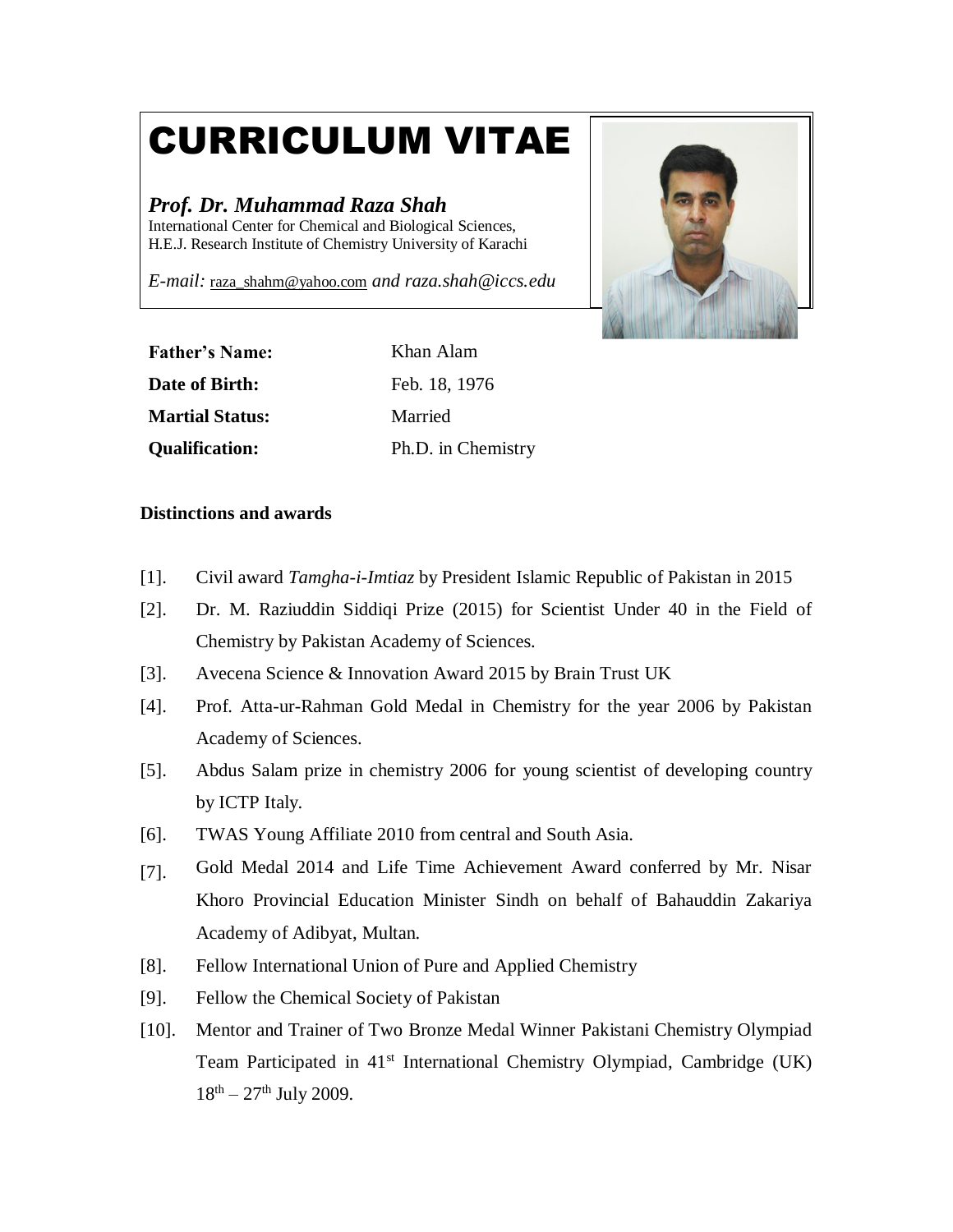- [11]. Mentor and Trainer of Two Bronze Medal and One honorable mentioned Winners Pakistani Chemistry Olympiad Team Participated in 43rd International Chemistry Olympiad, Ankara (Turkey) 09<sup>th</sup>-18<sup>th</sup> July 2011.
- [12]. Mentor and Trainer of one Bronze Medal Pakistani Chemistry Olympiad Team Participated in 44<sup>th</sup> International Chemistry Olympiad, Washington (USA) 19<sup>th</sup>-27<sup>th</sup> July 2012.
- [13]. Mentor and Trainer of Three Bronze Medal Pakistani Chemistry Olympiad Team Participated in 45<sup>th</sup> International Chemistry Olympiad, Moscow (Russia) 19<sup>th</sup>-27<sup>th</sup> July 2013.
- [14]. Mentor and Trainer of Three Bronze Medal Pakistani Chemistry Olympiad Team Participated in 46<sup>th</sup> International Chemistry Olympiad, Hanoi (Vietnam) 20<sup>th</sup>-29<sup>th</sup> July 2014.
- [15]. Elected Vice President (Sindh), The Chemical Society of Pakistan since 2010- 2015**.**
- [16]. Deputy Coordinator of Chemistry for National Science Talent Contest (STEM Careers Program since 2008.
- [17]. Elected Secretary General, The Chemical Society of Pakistan Since 2015 to date

## **List of Positions held.**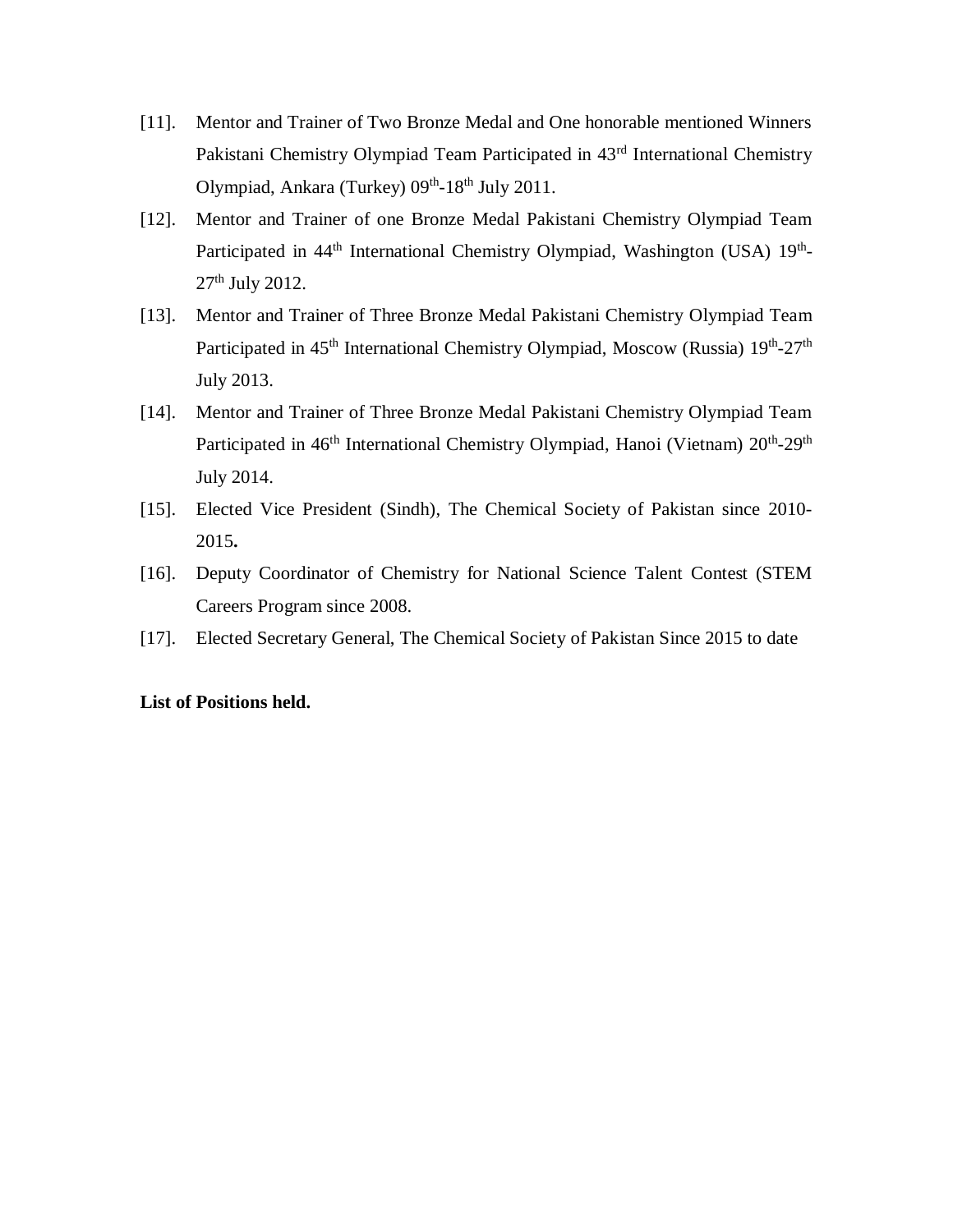| Year            | Positions              | Responsibilities                                                          |
|-----------------|------------------------|---------------------------------------------------------------------------|
| January 2017    | Professor              | Leading a research group of supramolecular chemistry,                     |
| To Present      |                        | nanochemistry, teaching course on synthetic organic                       |
| January 2012-to | <b>General Manager</b> | chemistry, chemical safety and security at Ph.D. level                    |
| present         | <b>CBSBR</b>           | Head of the Center for Bioequivalence and Bioassay                        |
|                 |                        | Research (CBSBR). Leading all the bioequivalence studies of               |
|                 |                        | the center. Taking care of every matter of the CBSBR like                 |
|                 |                        | functioning of the instruments.<br>proper<br>installation,                |
|                 |                        | Monitoring all activities of various sections of CBSBR                    |
| September 2012  | Associate              | Leading a research group of supramolecular chemistry,                     |
| to December     | Professor              | nanochemistry, teaching course on synthetic organic                       |
| 2016            |                        | chemistry, chemical safety and security at Ph.D. level                    |
|                 |                        |                                                                           |
| March 2004-to   |                        | Assistant Professor Leading a research group of Supramolecular chemistry. |
| September 2012  |                        | Involved in teaching to Ph.D. students. Incharge of                       |
|                 |                        | supramolecular and chemistry laboratories Pakistan                        |
| 2006-2007       | Postdoctoral           | Characterization of tBLM by AFM, STM, SPR and other                       |
|                 | Fellow                 | surface related techniques Germany                                        |
| 2003-2004       | A3 Assistant           | Postdoctoral researcher working on the synthesis and                      |
|                 |                        | characterization of some bio-organic compounds at Geneva                  |
|                 |                        | University Switzerland.                                                   |
| 2001-2003       | <b>Research Fellow</b> | Ph.D. research fellow at Max-Planck Research Institute for                |
|                 |                        | Polymer Mainz Germany.                                                    |
| 2000-2001       | Junior Research        | International Center for Chemical and Biological Sciences,                |

## **Research Grants Won as Principal Investigator:**

- [1]. Supramolecular Multifunctional Barrel-Stave Pores. Sponsored by Higher Education Commission of Pakistan reference number is 20-351/R &D/2nd Phase/05/322 worth 3 million rupees.
- [2]. A Research Grant of Three Million Rupees Awarded by Higher Education Commission of Pakistan reference number is 20-616/R&D/06/679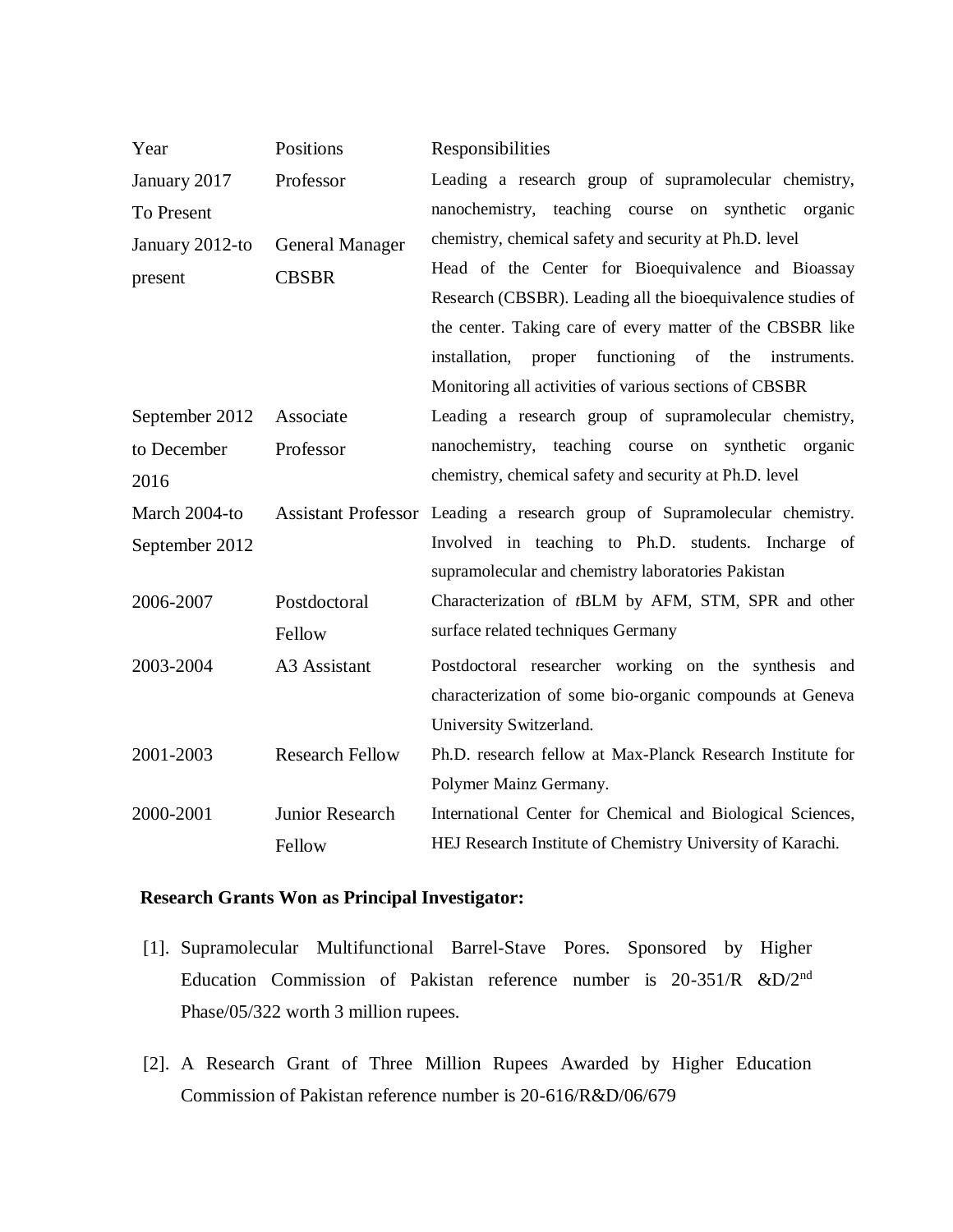- [3]. Suparamolecular Nanotubes and Ring Polymers, Molecules for the Future. Sponsored by Organization for the Prohibition of Chemical Weapons (OPCW) December 2005 to December 2008. Project Number L/ICA/ICB/104543/05 worth of 21424\$
- [4]. Design, Synthesis and Characterization of *p*-Octiphenyloctacalix[4]arene a Suparamolecular multifunctional pore having practical applications in medicine and mechanics Sponsored by COMSTECH-ISESCO worth of 10,000 USD approved on June 2006 to June 2008. Project NO 3(60)/06-COMSTECH
- [5]. Bioassay guided investigation of the chemical and biological constituents of the drinking water resources of Karachi city Sponsored by IFS (International Foundation for Science) worth of 8600 USD approved on April 2008 to April 2009. Project No AW/17980,
- [6]. Project Member of NGS Grant #8034-06 by "The National Geographic Society Washington DC USA.
- [7]. Design, Synthesis and Characterization of *p*-octiphenyloctacalix[4]arene a supramolecular multifunctional pore having practical applications in medicine and mechanics sponsored by Pakistan Science Foundation reference number PSF/Res/S-HEJ/Chem(403) worth 1.15 million rupees.
- [8]. Understanding Ligand Selectivity in Nanoclustor Synthesis, Sponsored by Third World Academy of Sciences Ref No: 11-109 RG/MSN/AS\_C; UNESCO FR: 3240262659 worth of US\$ 13,000.
- [9]. Development of a catalytic process for the conversion of mixed waste plastics into transportation fuels Sponsored by Organization for the Prohibition of Chemical Weapons (OPCW) February 2015 to January 2017 Reference Number: L/ICA/ICB/194480/14.
- [10].High Resolution Chemical Characterization of Yersinia Pestis Cells Within Soil Matrices: Implications for Understanding Natural Foci and Telluric Reservoirs of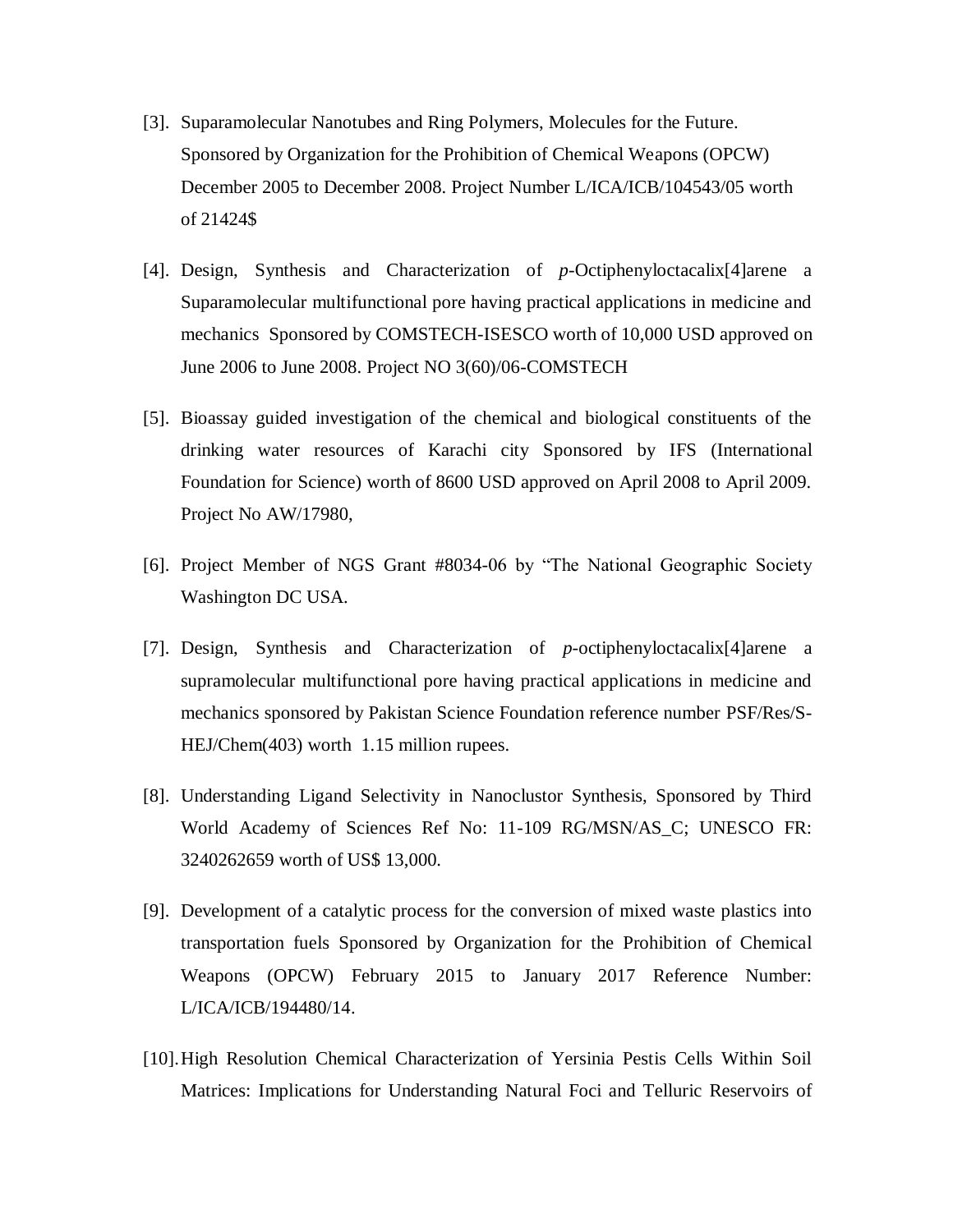Plague by Cooperative Biological Engagement Program Department of Defense USA January 2017 to January 2019.

#### **Ph.D. Thesis Supervised:**

- 1) Zahid Hussain title of thesis: Design, Synthesis and Characterization of *p*octiphenyloctacalix[4]arene a Supramolecular Multifunctional Pore Having Practical Applications in Medicine and Mechanics
- 2) Qamar Ali title of thesis: Design, characterization and Synthetic Studies of Artificial Ion Channels involving π-barrels.
- 3) Asra Mustafa title of thesis: Artificial ion channel, a novel supramolecular synthetic approach in Pakistan
- 4) Said Nadeem title thesis: An innovative approach towards topologically important macrocycles and biotest-directed analyses of organic compounds in water of Karachi
- 5) Mamoona Khatoon title thesis: Synthesis of Large Macrocycles, a Journey towards Supramolecular Nanotube and Polymer
- 6) Muhammad Ateeq title of thesis: Gold Nanoparticles Based Studies of Natural Products for Enhanced Photophysical and Biological Applications
- 7) Burhan Khan title of thesis: Design, Synthesis and Characterization of Macro-Molecules based on Calix[4]arene and Biphenols as New Motifs in Supramolecular **Chemistry**
- 8) Ayaz Anwar title of thesis "Gold Nanoparticles Based Studies of Natural Products for Enhanced Photophysical and Biological Applications"
- 9) Farid Ahmed title of thesis "Synthesis and Characterization of Thioether based Supramolecules and their Biological Evaluation"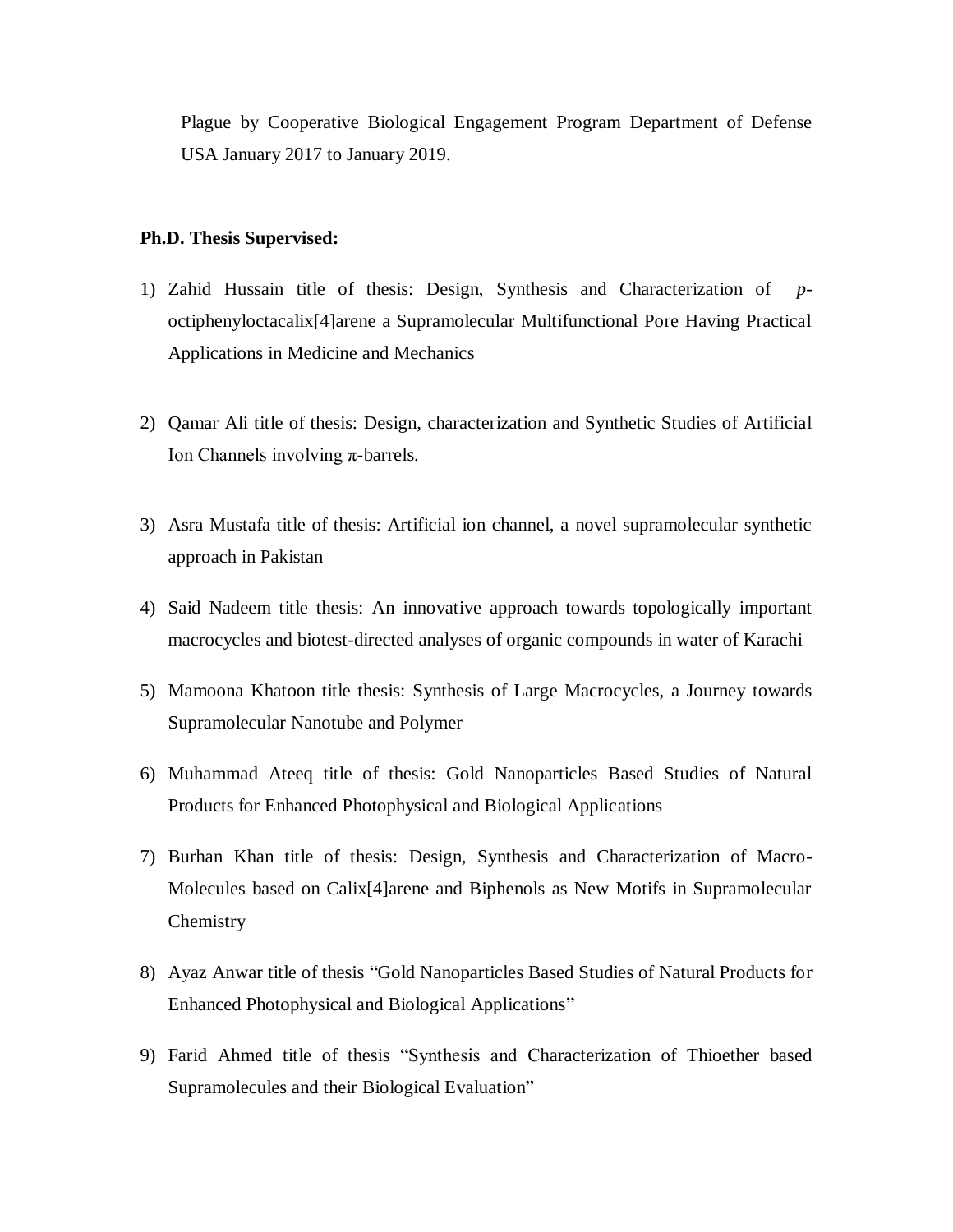- 10) Kiramat Shah title of thesis "Synthesis, Characterization and Photophysical Properties of Fluorene Based Macrocycles and Their Precursors"
- 11) Muhammad Rab Nawaz title of thesis: Design, Synthesis, and Characterization of PDI Barrel and search for Barrel forming compounds in *Rubus ellipticus* and DHA derivatives.

#### **M.Phil Thesis supervised:**

- 1) Mr. Tahir (M.Phil awarded-2014) Title of thesis: Design, synthesis and characterization of Hetero-macrocycles`s based chemosensors
- 2) Mr. Mumtaz Ali (M.Phil awarded-2015) Title of thesis: Synthesis and Characterization of Supramolecular Receptors for toxic metals and organic molecules
- 3) Ms. Ambreen Zia (M.Phil awarded-2016) Title of thesis: Synthesis and Characterization of *new* calix[4]arene and its derivatives
- 4) Ms. Atia Shamim (M.Phil awarded-2016) title of thesis : Preparation and Characterization of Silica Hybrid Magnetic Nanoparticles and their Analytical Applications

#### **Scholarships awarded and Funded visits:**

- Postdoctoral Fellowship from Max-Planck Research Institute for Polymer 2006- 2007
- $\triangleright$  Scholarship Awarded by Swiss National Science Foundation as Postdoctoral Researcher for the Year 2003 to 2004 at Geneva University Switzerland.
- BAT-1/2 Fellowship Awarded by Max-Planck Chemical Society.2002-2003
- Max-Planck International Research School for Material Science Fellowship 2001- 2002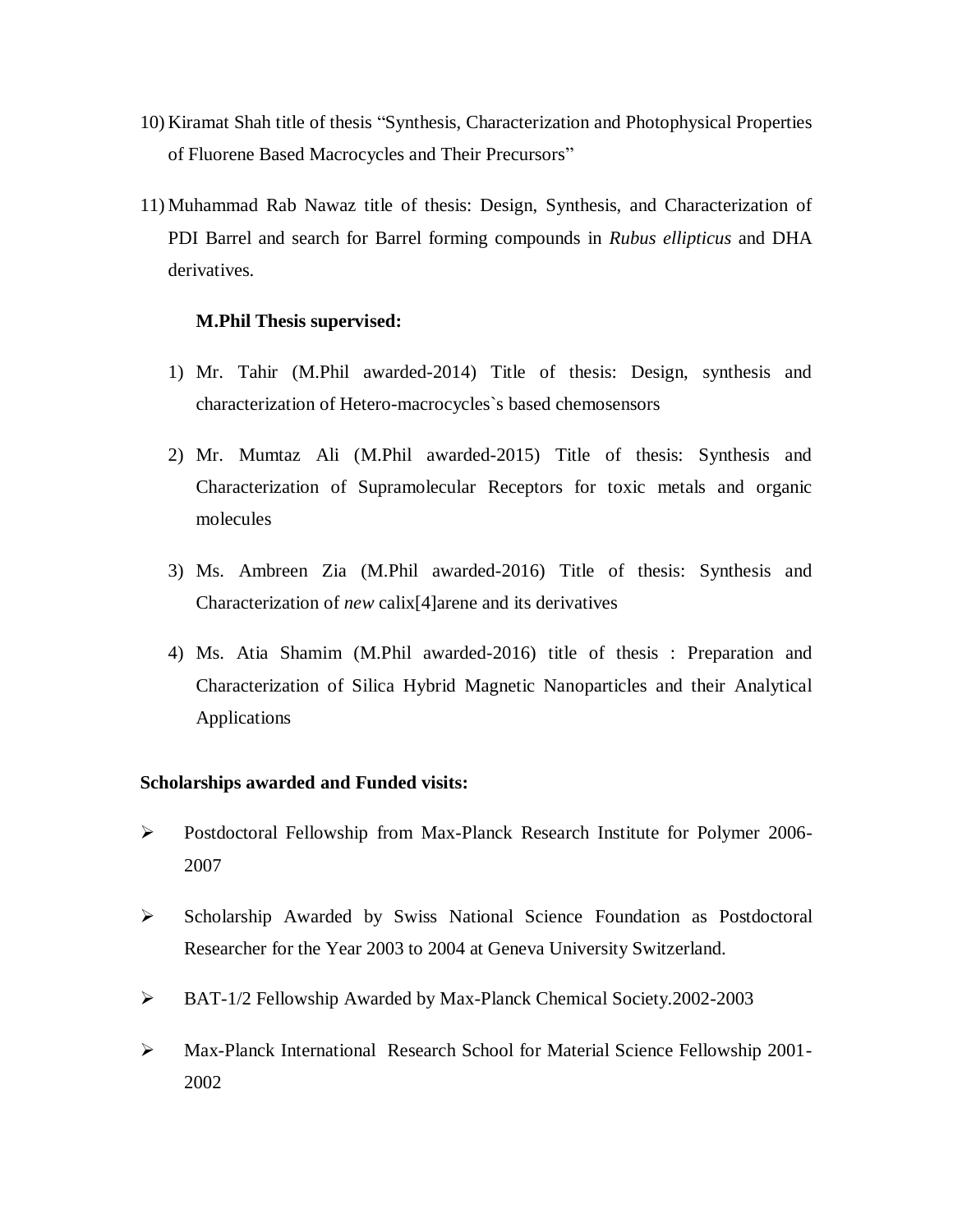- $\triangleright$  Junior Research Fellowship Awarded by International Center for Chemical Sciences, H.E.J. Research Institute of Chemistry, University of Karachi, Pakistan.2000-2001
- $\triangleright$  Scholarship Awarded by the Political Agent (On behalf of Governor N.W.F.P) Mohmand Agency from 1994 up to 1999 on account of best Academic Performance.
- Higher Education Commission Scholar and Visiting Professor Gomal University DI Khan May 2005 to June 2005
- Higher Education Commission Scholar and Visiting Professor to Department of Chemistry Peshawar University in October 26-2<sup>nd</sup> November 2006.
- A funded visit to China for participation and delivering a lecture in second Sino-Pakistan Bilateral Workshop on Chemical Sciences, April 17-20, 2006 Shanghai, China by Chinese Academy of Sciences and Ministry of Science and Technology of Pakistan.
- Whole trip is financed by Max-Planck Research Institute of Polymer to present our work in the AFM BioMed Conference Barcelona Spain 19-21 April 2007.
- A funded visit to Bangladesh Dhaka sponsored by International Foundation for Science to attend a training workshop entitled "International workshop on scientific methodology, development of grant applications for International Foundation for Science, development of scientific manuscript for publications" held on October  $20-27$ <sup>th</sup> 2007.
- A funded visit to LUMS Lahore sponsored by organizing committee of the workshop to deliver a lecture on the role of Nanomaterial on Drug Delivery and Cancer Treatment held on July 28-29<sup>th</sup> 2008.

## **Conference Symposium Organized:**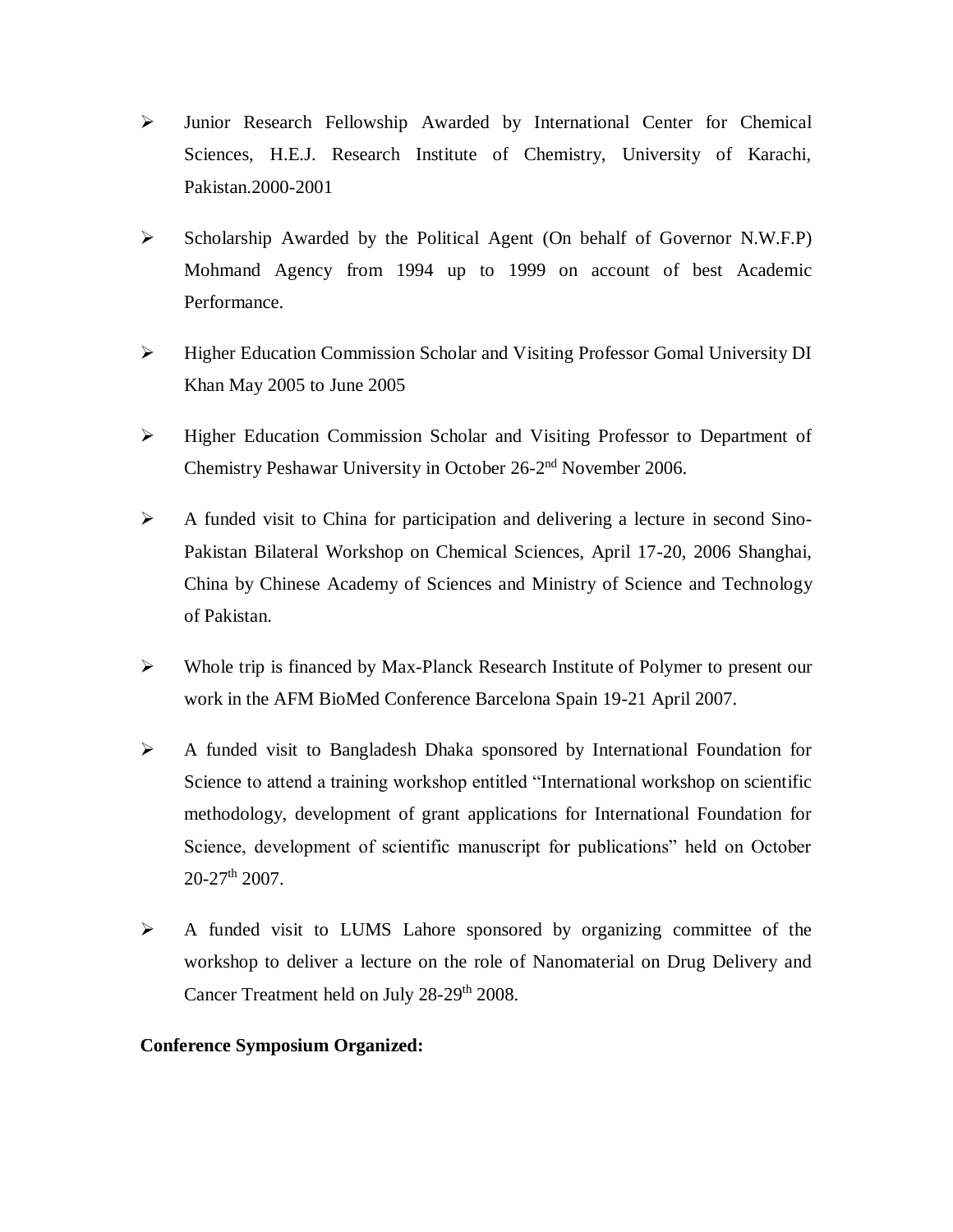- $\triangleright$  Organizing Secretary of International Symposium on Nanochemistry 8<sup>th</sup> -9<sup>th</sup> January 2006.
- Organizing Secretary of National Workshop on Chemical Laboratory, Safety and Security in Universities of Pakistan 22<sup>nd</sup>-23<sup>rd</sup> Feb 2011, ICCBS-H.E.J. Research Institute of Chemistry University of Karachi.
- Coordinator Pak-US Workshop on the applications of Nanotechnology held on 21-27<sup>th</sup> May 2010 NCP Islamabad.
- Organizing Secretary of National Workshop on Chemical Laboratory, Safety and Security in Universities of Pakistan  $05<sup>th</sup>$  -7<sup>th</sup> June 2012, ICCBS-H.E.J. Research Institute of Chemistry University of Karachi.
- Organizing Secretary of PAK-US Workshop on Applications of Nanotechnology May 29<sup>th</sup> -31<sup>st</sup> 2012, ICCBS-H.E.J. Research Institute of Chemistry University of Karachi.
- Secretary  $5<sup>th</sup>$  National Chemistry Talent Contest Program  $1<sup>st</sup>$  Camp held on October 10-16, 2008 at ICCBS-H.E.J. Institute of Chemistry University of Karachi.
- Secretary  $5<sup>th</sup>$  National Chemistry Talent Contest Program  $2<sup>nd</sup>$  Camp held on Feb 15-26, 2009 at ICCBS-H.E.J. Institute of Chemistry University of Karachi.
- $\triangleright$  Secretary 5<sup>th</sup> National Chemistry Talent Contest Program 3rd Camp held on June 20-July 10, 2009 at ICCBS-H.E.J. Institute of Chemistry University of Karachi.
- Secretary  $6<sup>th</sup>$  National Chemistry Talent Contest Program  $1<sup>st</sup>$  Camp held on  $14<sup>th</sup>$ August 21 August, 2009 at ICCBS-H.E.J. Institute of Chemistry University of Karachi.
- $\triangleright$  Organizer 1<sup>st</sup> Symposium on Bioequivalence and Bioavailability Studies at International Center for Chemical and Biological Sciences University of Karachi dated 15 – 16 April 2014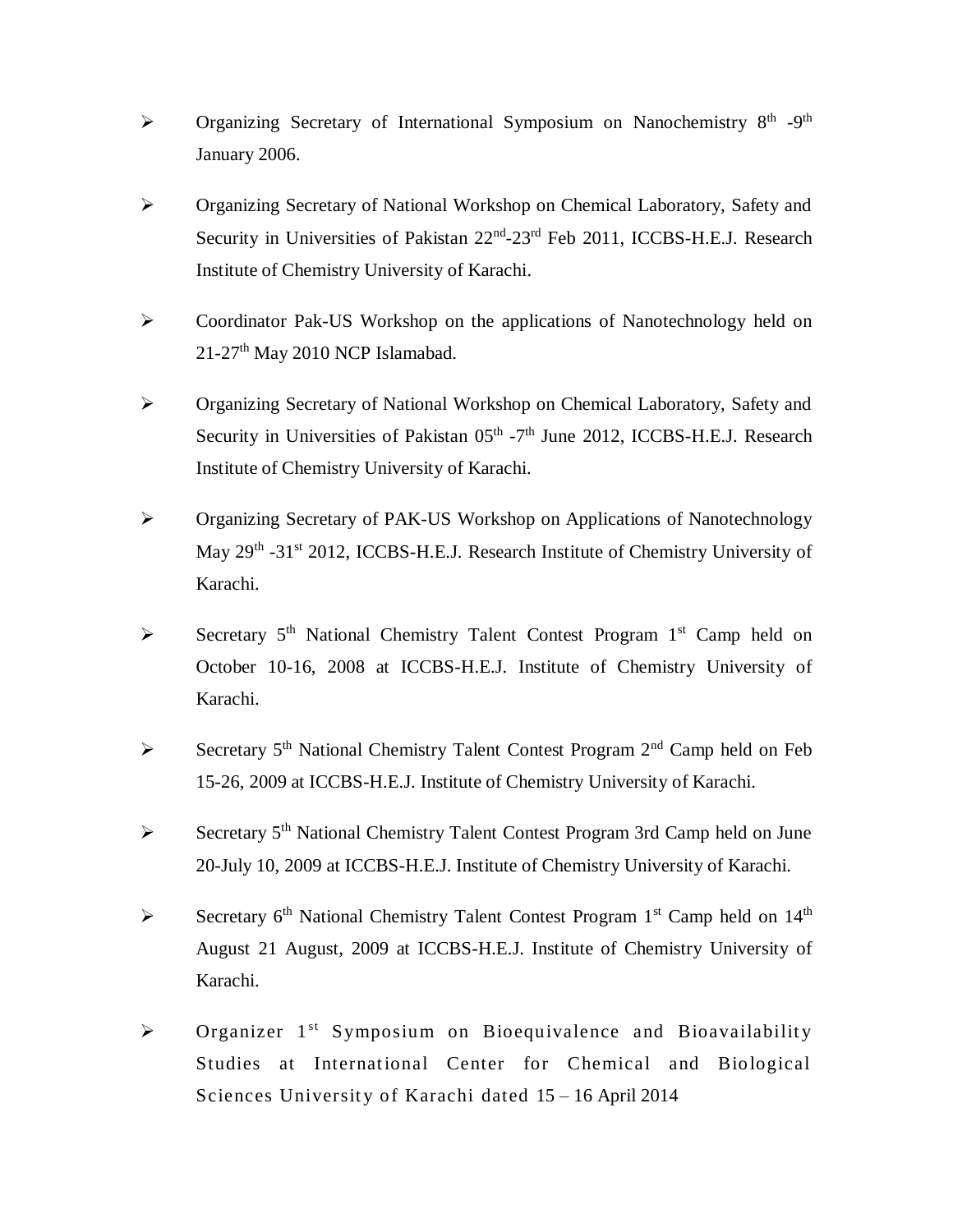- $\triangleright$  Organizer  $2^{nd}$  Symposium on Bioequivalence and Bioavailability Studies at International Center for Chemical and Biological Sciences University of Karachi dated 18-19, 214
- Organizer National workshop on Chemical and Biological Laboratory Safety dated September 23-24, 2014 at International Center for Chemical and Biological Sciences University of Karachi
- Organizer of 3rd National Symposium on Bioanalytical and Bioequivalence Studies International Center for Chemical and Biological Sciences University of Karachi dated 18-19 August 2015

## **Membership:**

- Member of Max-Planck Research School for Material Sciences (2002)
- National Representative in Polymer Division, International Union of Pure and Applied Chemistry (IUPAC) 2008-2011.
- Fellow International Union of Pure and Applied Chemistry (IUPAC)
- Member of Nanotechnology Foresight`s expert panel-2014, Pakistan Council for Science & Technology, Ministry of Science and Technology Pakistan
- Member of expert panel in chemical sciences for Consultative Meeting OIC Summit on Science and Technology-2014
- Member Board of Studies Department of Chemistry Jinnah Women University Karachi since 2012 till today.
- Life Member of Pakistan Chemical Society
- $\triangleright$  Member of Swiss Chemical Society (2003)

## **Teaching Experience:**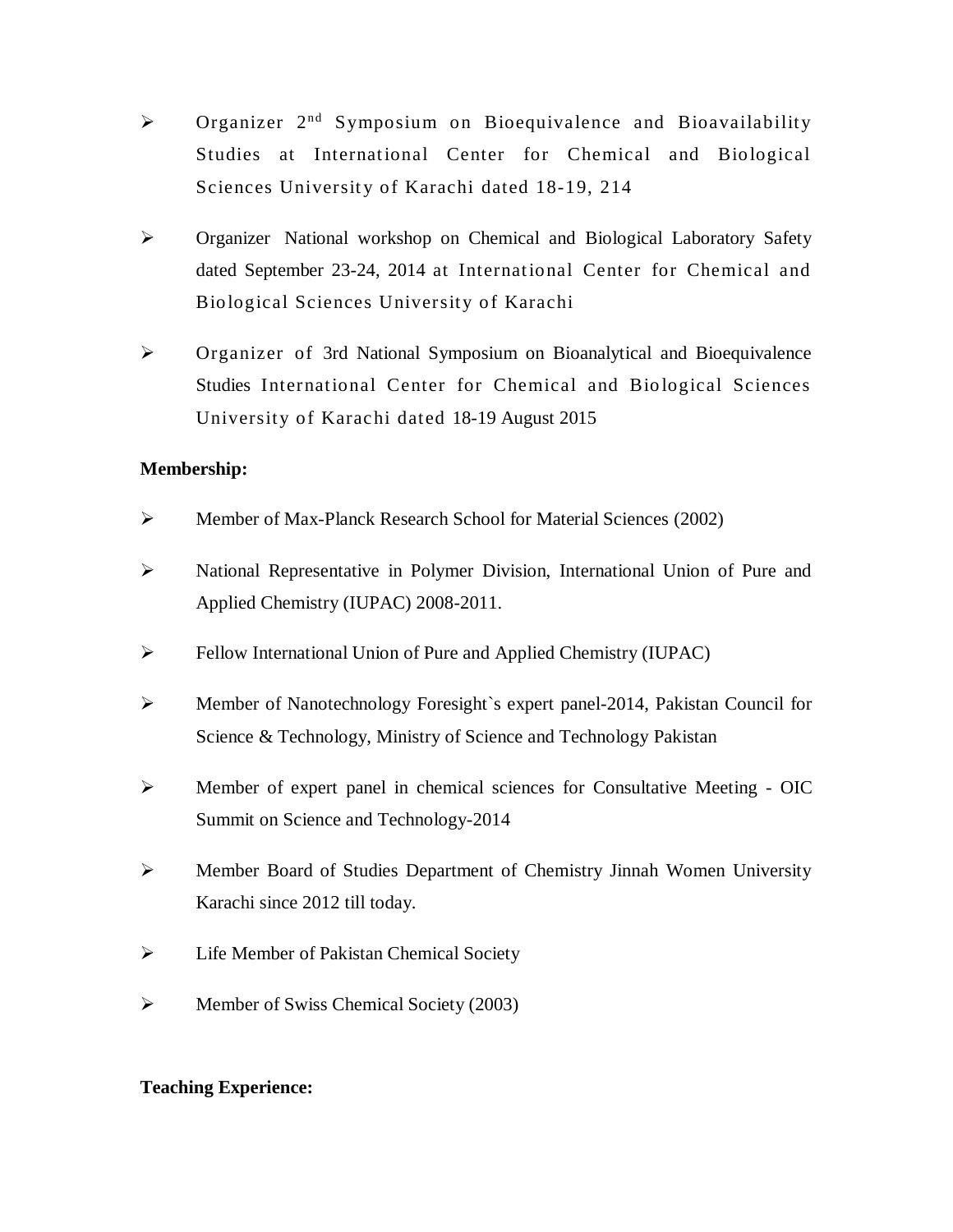Mainly involved in the teaching of C-C Bond forming reactions and rearrangement course to M.Phil/Ph.D students covering the following topics.

A) C-C single bond forming reactions (including asymmetric reactions).

- i) Alkylation/acylation of aldehydes, ketones, esters, nitriles, amides, and their derivatives. Problems of C *vs* O alkylation / acylation. Kinetic *vs* thermodynamic products. Reactions of kinetically generated vs thermodynamically generated enolates and other anions.
- ii) Alkylation / acylation of b-dicarbonyl compounds and other active methylene compounds (C *vs* O alkylation / acylation). Alkylation / acylation of dianions.
- iii) Alkylation / acylation of N, S, P, Se, Si and similarly stabilized carbonions, umpolung of carbonyl and other functionalites.
- iv) Alkylation / acylation of organocoppers, x-allyl systems, and other organometallic intermediates.
- v) Nucleophilic addition ot electron-deficient carbon, Aldol type edition (inter- and intramolecular), asymmetric Aldol type reaction, Cram and Felkins mouels. How to violate Crams rules, 1,2 addition of boron and zinc enolales. Other 1,2 addition (or addition elimination processes). Grignard-type reactions 1,4 additions, 1,4 addition of organometallic intermediates), alkylation / acylation of primary intermediates generated by 1,4 or other 1, n additions.

Alkylation / acylation of enamines and similar species. Alkylation / acylation of alkyl and alkeneyl silanes. Other C-C single bond forming processes not covered above

b) C-C double bond forming reactions. Elimination reactions, Witting-type olefinations and their modifications, preparation of trans *vs* cis double bonds. Stereospecific synthesis of tri- and tetrasubstituted olefins. Preparation of conjugated and non-conjugated polyene systems. Preparation of olefins from acetylenes. Preparation of cyclic olefins, and polyenes. Allene forming reactions. Olefins by retro Diels-Alder and other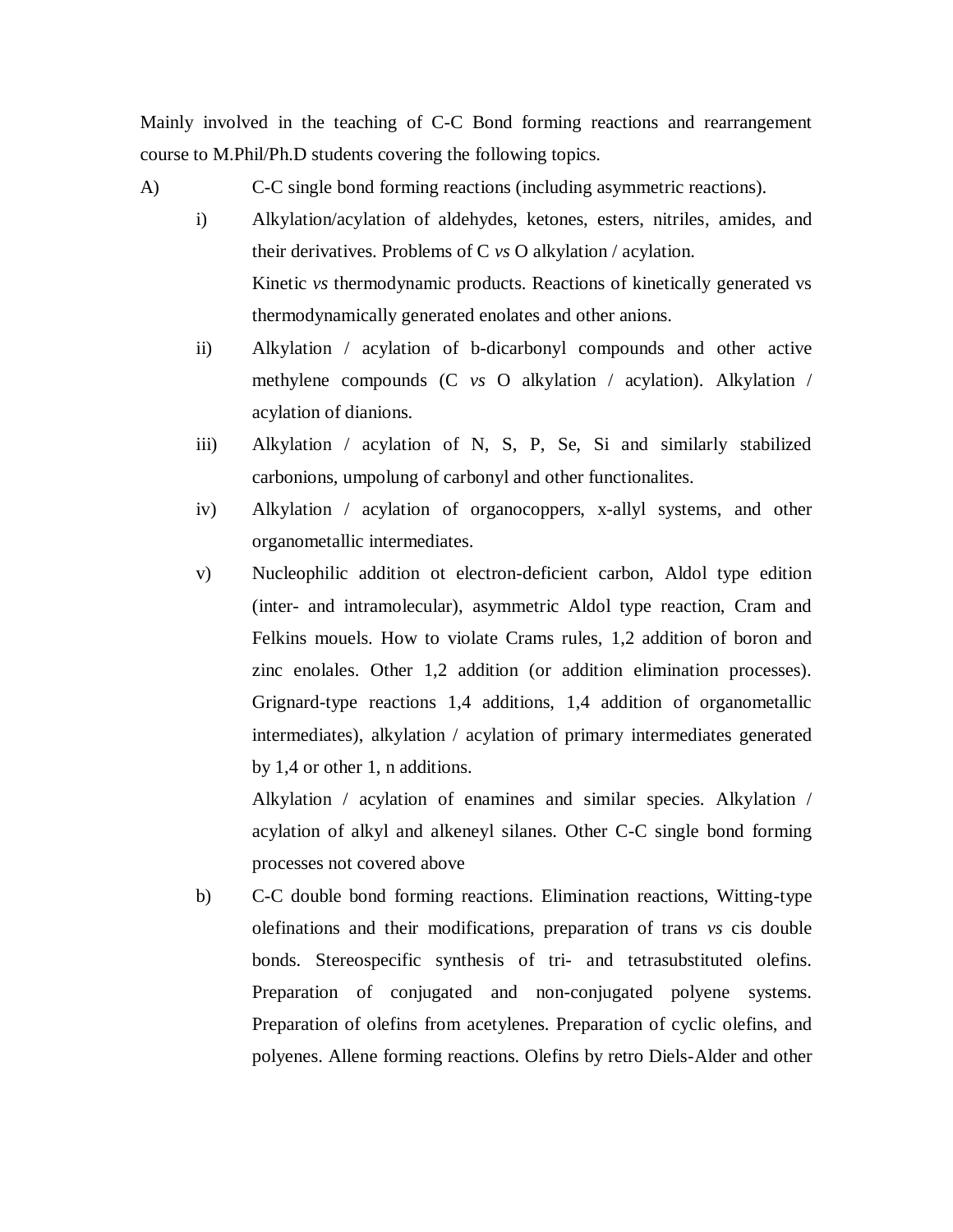electrocyclic processes. Preparation of heteroatom substituted olefins. Olefins conjugated to electron rich or electron – deficient groups.

- c) C-C Triple bond forming and related reactions. Preparation of terminal and non-terminal acetylenes ene-ynes and heteroatom substituted acetylenes and their synthetic utility Other C-C multiple bond forming reactions (not included so far).
- B) Rearrangement: Covering 100 well known rearrangements.
- C) Teaches Course on Laboratory Safety and Security
- D) Teaches Advanced Stereochemistry

## **Research Experience:**

#### *Doctoral Research:*

- Worked on bioassay directed phytochemical investigation of Pakistani medicinal plants as a Ph.D. Research Fellow under the supervision of Prof. Dr. Abdul Malik (*Sitara-i-Imtiaz*) since April 2000 to April 2001 at International Center for Chemical Sciences H. E. J. Research Institute of Chemistry, University of Karachi, Karachi-75270, Pakistan.
- $\triangleright$  Synthesis of highly functionalized [2] catenanes and their constitutional isomers at Max-Planck Research Institute for Polymer Mainz Germany in the research group of *Prof. Wegner* under the supervision of *Prof. Dr. Adelheid Godt* as Ph.D. thesis since May 2001 to Feb 2003.

This Ph.D work resulted in the synthesis of three new catenane molecules and their constitutional isomers in 23 consecutive steps which are high yielding and reproducible involving a variety of reactions like oxidation, reduction, protecting group chemistry, addition, substitution, metal catalyzed coupling reaction, etc.

 Oligodisulfide oligo [2]catenane have also been synthesized for studying material properties.

#### *Postdoctoral Research Experience:*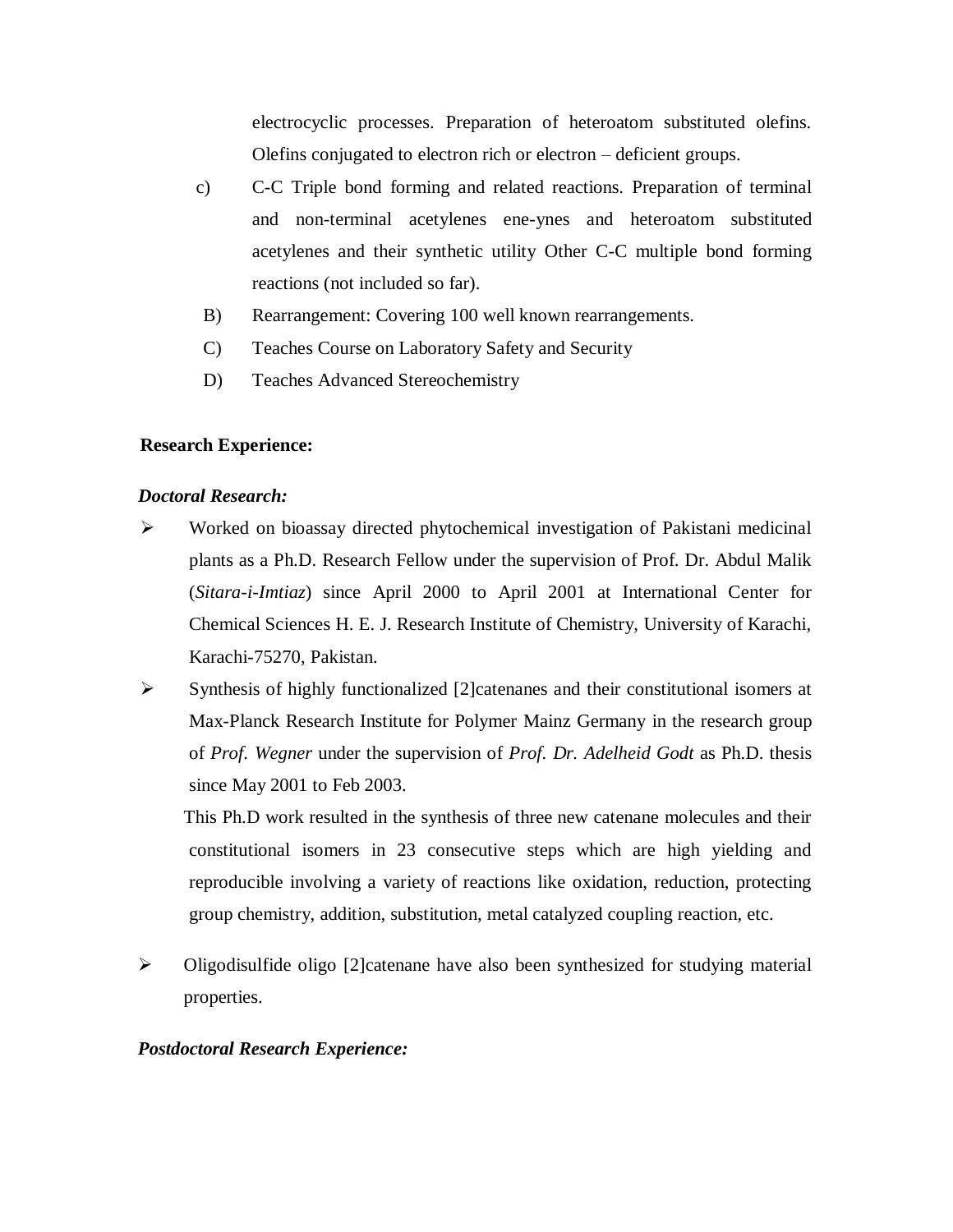- $\triangleright$  **1st Postdoc:** Postdoctoral work was carried out on the synthesis of rigid rod  $\beta$ barrel since March 2003 to March 2004 in the group of Prof. Stefan Matile. Synthesis of various pentapeptides were pursued and attached to octiphenyl rod to form peptide containing  $\beta$ -barrel. This  $\beta$ -barrel showed some exciting properties, like catalyzing reactions, and enzyme sensing. Some synthetic work on the synthesis of porphyrin molecules was also carried out during postdoctoral duration.
- **Second Postdoc**: Second postdoc was carried in the group of Prof. Wolfgang Knoll at Max-Planck Research Institute for Polymer Mainz Germany from June 2006 to June 2007 on the characterization of tethered lipid bilayer by atomic force microscopy, scanning tunneling microscopy and surface plasmon resonance spectroscopy.

#### **Presentations in conferences/meeting etc.**

- Active participation in four summer schools organized by Max-Planck International Research School for Material Science in Germany since 2001-2003
- Presented talks as member of Max-Plank International Research School for Material Science in ETH Zurich, (Switzerland) entitled "Giganto cycles".
- Delivered a talk at Max-Planck Research Institute for Polymer Mainz Germany entitled "Design, Synthesis and Characterization of asymmetrical [2]catenane 18 December 2001.
- Delivered talk at Organic Chemistry Department University of Geneva entitled "Synthesis and Characterization of [2]catenanes and their Constitutional Isomers"
- Deliver a Talk in a Symposium Organized in the Memory of late Prof. Opellzer at Organic Chemistry Department University of Geneva at the title "Beyond Rigid Rod  $\beta$ -barrels."
- $\triangleright$  Delivered a Lecture at Quaid-e-Azam University in 5<sup>th</sup> International and 15<sup>th</sup> National Chemistry Conference at 26<sup>th</sup> November 2004 entitled "Supramolecular Chemistry a Journey of Chemist.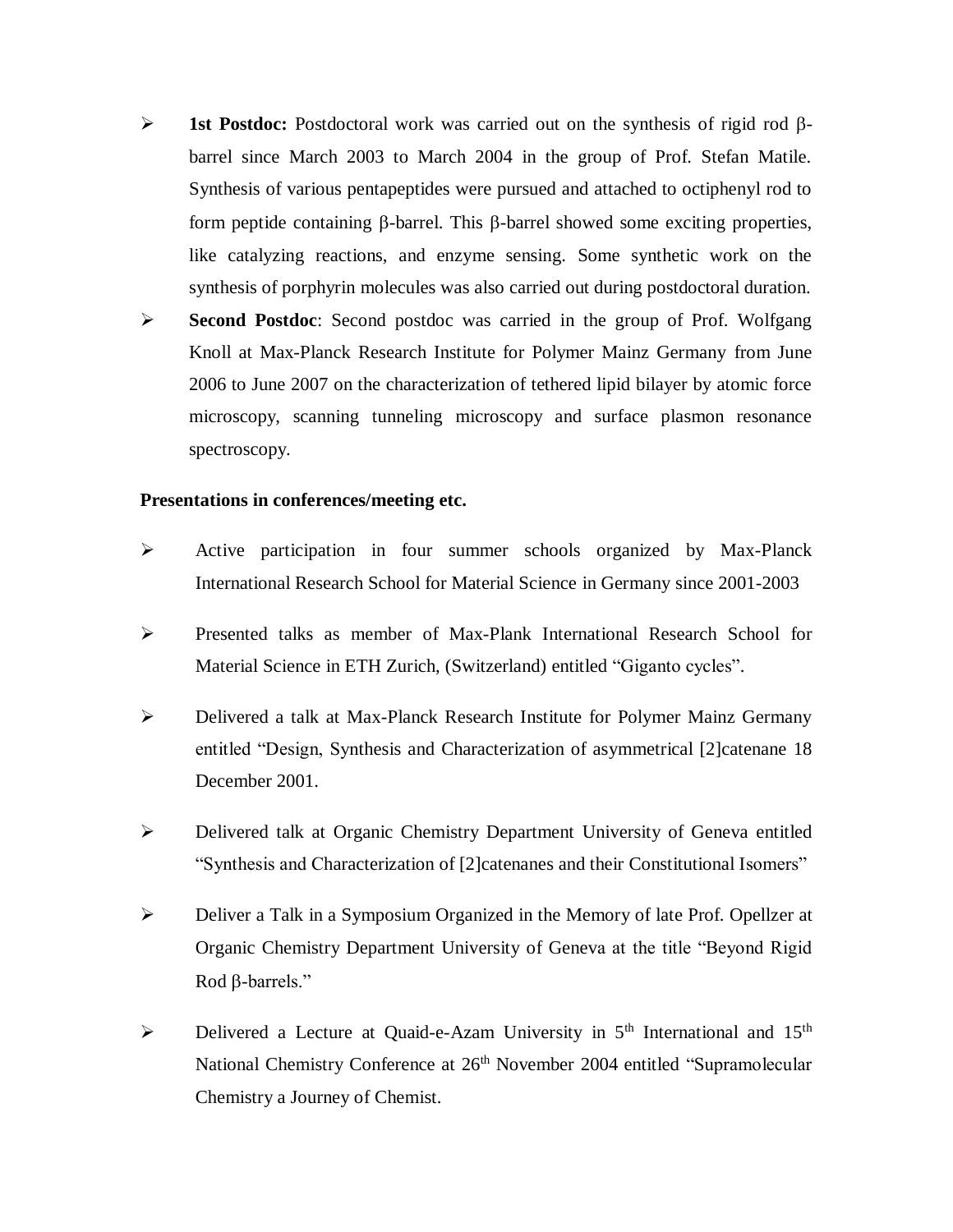- Delivered a Series of 12 lectures as Higher Education Commission of Pakistan's Visiting Scholar and Visiting Professor at Gomal University D.I. Khan on various aspects of <sup>13</sup>C-NMR spectroscopy and 2D-NMR spectroscopy  $7<sup>th</sup>$  May 2005 to 21<sup>st</sup> of May 2005.
- Delivered an Invited Lecture at Federal Urdu University of Arts and Technology 23<sup>rd</sup> September 2005 entitled "A Chemist Approach to Supramolecular systems"
- Delivered a talk in the second Sino-Pakistan Bilateral Workshop on Chemical Sciences, April 17-20, 2006 Shanghai, China entitled "Ultra Large Rings".
- Deliver a talk at Max-Planck Research Institute for Polymer Mainz Germany 06- 11-2006 entitled "Chemistry in Pakistan and *t*BLM seen by AFM"
- Delivered a talk on the role of Supramolecular Chemistry in Drugs at one day seminar held  $10^{th}$  September 2007 in NIBGE Faisalabad.
- $\triangleright$  Deliver talk at 18<sup>th</sup> National Chemistry Conference 25<sup>th</sup> -27<sup>th</sup> Feb. 2008, held at Institute of Chemistry University of Punjab. Title. Characterization of Protein ion Channels via AFM.
- Delivered a talk on the role of Nanomaterial in Drug Delivery and Cancer Treatment at LUMS Lahore July 28-29 2008 at LUMS Lahore
- $\triangleright$  Attended 19<sup>th</sup> National Chemistry Conference held in Baragalli during June 09-11, 2009.
- $\triangleright$  Deliver a lecture on the Design, synthesis and characterization of Nanoparticles in Workshop on Application of Nanotechnology held  $31<sup>st</sup>$  May-04 June 2010, National Center for Physics Quaid-e-Azam University Islamabad.
- Deliver a lecture on Supramolecular Chemistry at HEJ in three days German alumni conference with the title Pakistani and German Universities- Joining Forces for Better Future from 29-31 October 2010 in Islamabad Club, Islamabad.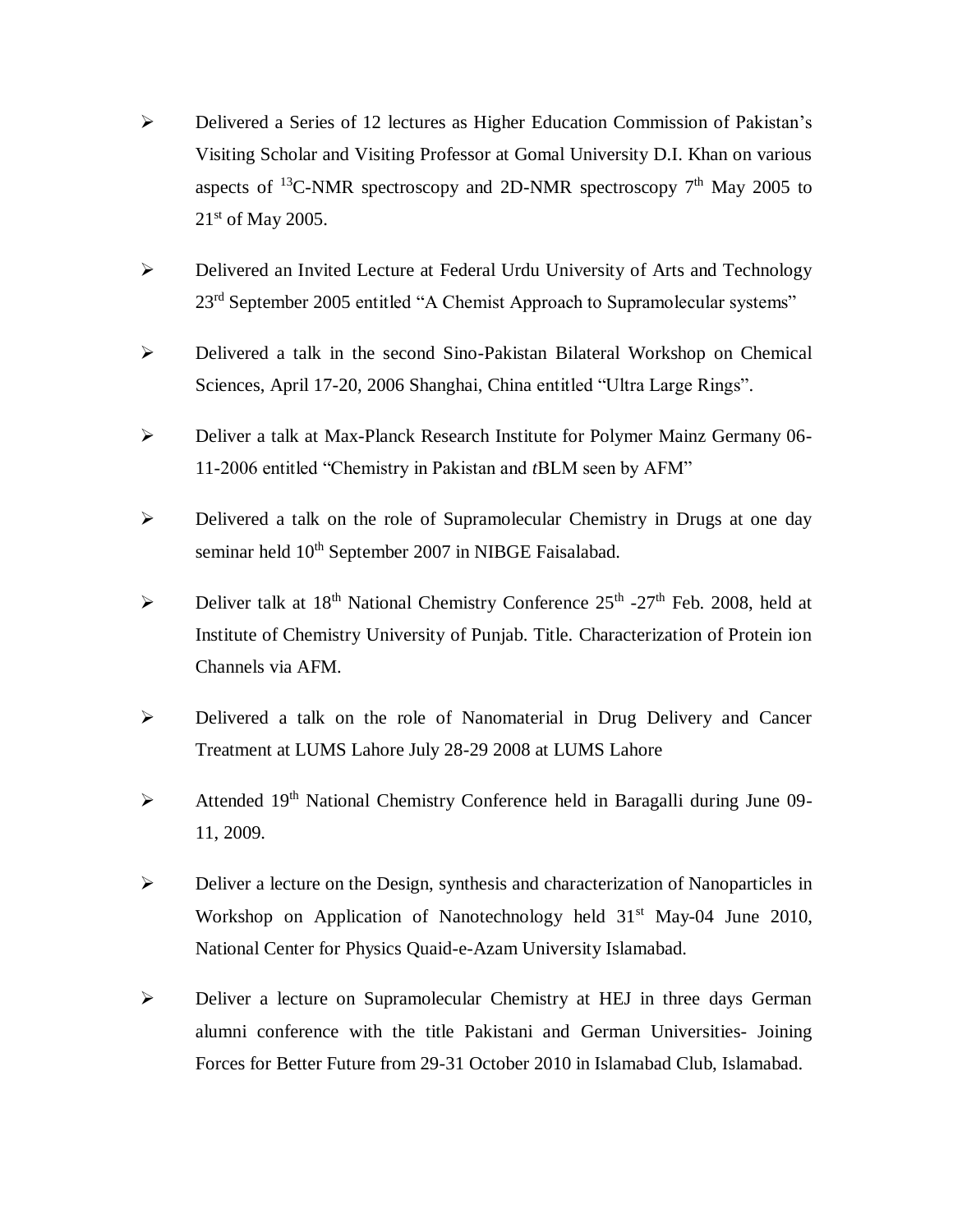- ▶ Deliver a lecture on Supramolecular Nanopores in 1<sup>st</sup> International Symposium on *Nanomedicine: Past, Present & Future Prospects*, December 20-21, 2010 at ICCBS University of Karachi
- $\triangleright$  Deliver a lecture on the role of supramolecular nanopores in 12th International Symposium on Natural Product Chemistry November 22 - 25, 2010 at ICCBS Pakistan
- Deliver lecture on the dual use of chemicals in National Workshop on Chemical Safety and Security in Universities of Pakistan 22-23rd Feb 2011 held at ICCBS
- Deliver lecture as guest speaker in celebration of international year of chemistry at department of chemistry University of Malakand on Supramolecular multifunctional pores on  $14<sup>th</sup>$  July 2011
- Deliver lecture as guest speaker in celebration of international year of chemistry at National Center of Excellency University of Peshawar on A supramolecular approach to multifunctional pores on  $17<sup>th</sup>$  July 2011.
- Deliver Lecture in the first International Science conference Feb 7-9 2012. Jointly organized by the Arid Agriculture University Rawalpindi and Pakistan Academy of Sciences
- Deliver Lecture in the Techno Mot Conference May 5-7 2012. Organized by the COMSATS Abbottabad
- Deliver lecture in the Regional Workshop on Chemical Laboratory, Safety and Security in Universities of Pakistan 05-6<sup>th</sup> June 2012, ICCBS-H.E.J. Research Institute of Chemistry University of Karachi.
- $\triangleright$  Deliver a Lecture in 4<sup>th</sup> Workshop on Skill development on June 27<sup>th</sup> 2012 Jointly Organized by the National Academy of Young Scientists and Biochemistry Department University of Karachi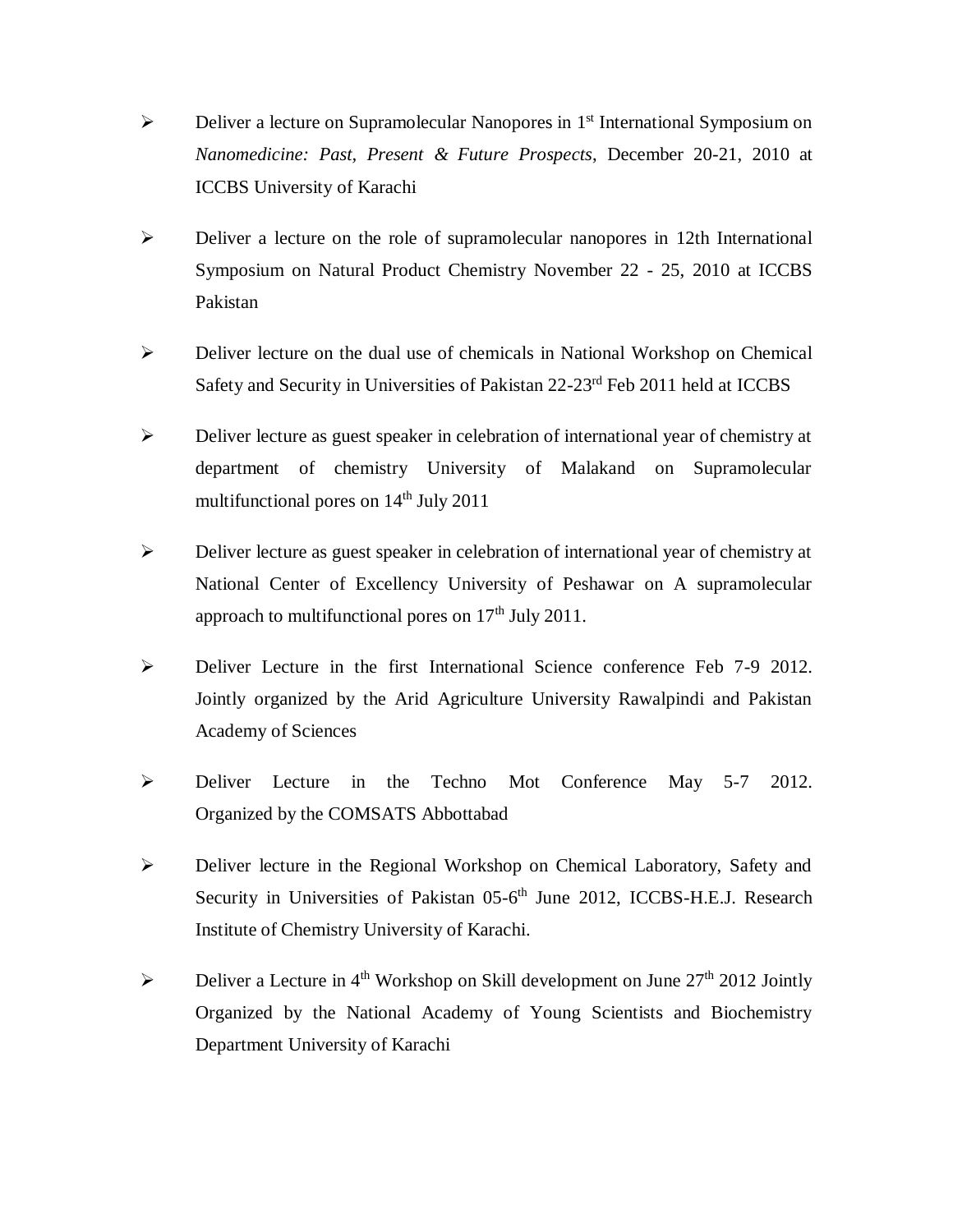- $\triangleright$  Deliver Plenary Lecture in the 11<sup>th</sup> International and 23<sup>rd</sup> National Chemistry Conference on Past, Present and Future of Journal of the Chemical Society of Pakistan October 15-17<sup>th</sup> 2012.
- $\triangleright$  Deliver a Keynote Lecture in the 11<sup>th</sup> International and 23<sup>rd</sup> National Chemistry Conference on Synthesis of [2]catenane an exciting aspect of supramolecular chemistry October 15-17<sup>th</sup> 2012.
- Deliver Invited Lecture in the International Conference on Physical and Environmental Chemistry (ICPEC-2013) from 9 – 11 September 2013 in Nathiagali KPK.
- Deliver Invited Lecture in 10th International Symposium on Analytical and Environmental Chemistry *December 02-04, 2013*
- Deliver Invited Lecture on Nanotechnology and its Applications" at the DHA Suffa University on  $13<sup>th</sup>$  December, 2013
- Deliver Plenary Lecture on Nanotechnology the Power of Small at LUMS International Symposium on Nanomaterials, Potential Applications and Challenges, on October 31, 2013
- $\triangleright$  Deliver a lecture on Current Applications of Nanotechnology in Medicine 10<sup>th</sup> of April 2013 at Ziauddin College of Pharmacy, Ziauddin Univerisity.
- $\triangleright$  Deliver a lecture on Excitement of Nanotechnology in Medicine 10<sup>th</sup> of May 2013 at Ziauddin College of Pharmacy, Ziauddin Univerisity
- $\triangleright$  Deliver a lecture on Application of Nanotechnology on 20<sup>th</sup> June 2013 at Department of Chemistry University of Karachi.
- $\triangleright$  Deliver a lecture on the role of Nanotechnology in Textile Chemistry" on 16<sup>th</sup> December 2014 in Department of Chemistry, Federal Urdu University of Arts, Science and Technology Gulshan-e-Iqbal Campus, Karachi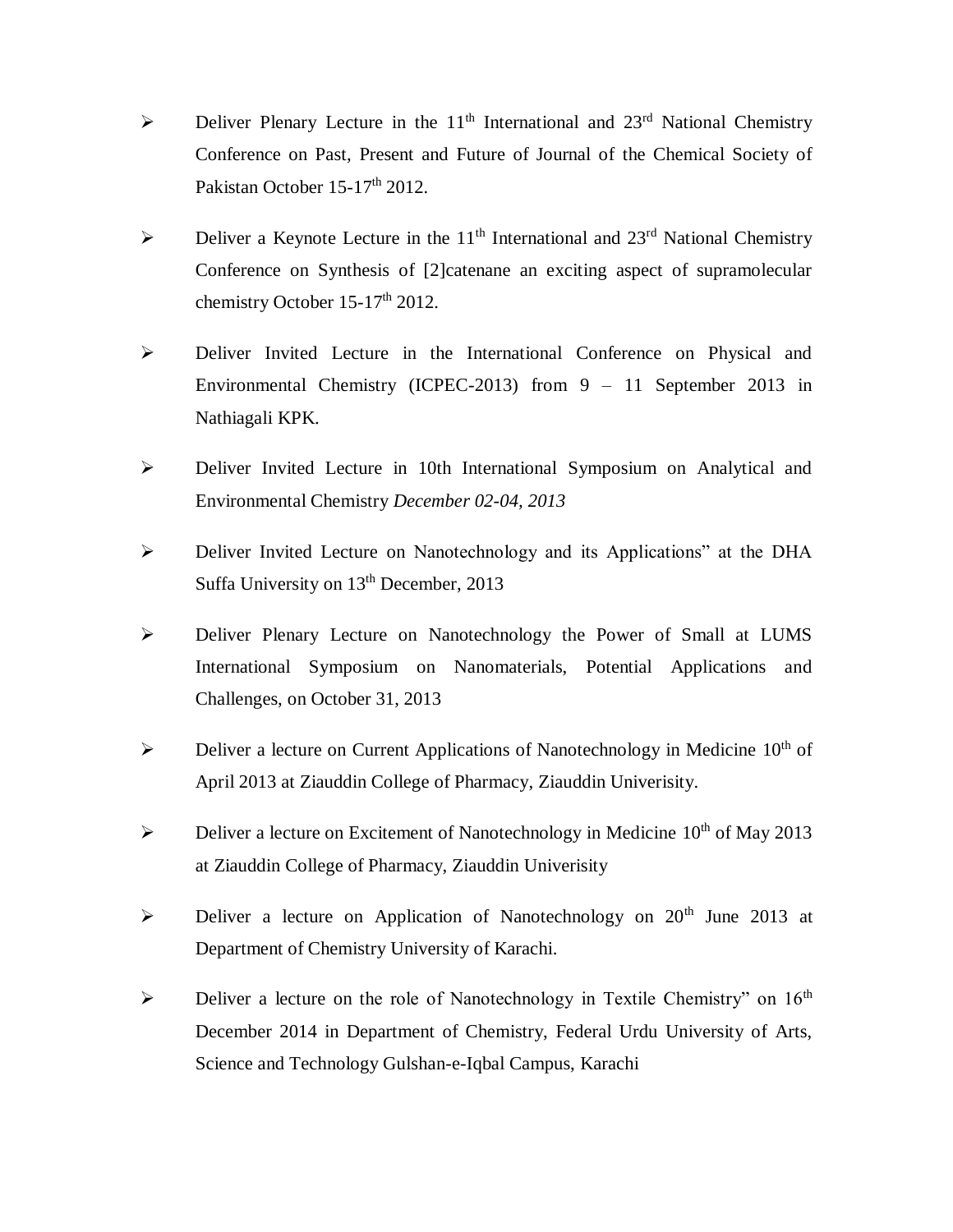- Delivered a lecture on the Application of AFM for the characterization of Microorganisms during TWAS 25th General Meeting which took place from 26- 29 October 2014 in Muscat, Sultanate of Oman.
- Delivered a lecture in meeting entitled "Evaluation/meeting of HEC Recognized Journal on June 19, 2014 at HEC Regional Center Lahore.
- Delivered a lecture entitled "National symposium on Micro & Nanotechnology and control of systems on network" on  $11<sup>th</sup>$  April 2014 at Pakistan Navy Engineering College Karachi
- Delivered a lecture entitled "Inform Consent Form and Subject Rights in Clinical Research" at  $1<sup>st</sup>$  Symposium on Bioequivalence and Bioavailability Studies at International Center for Chemical and Biological Sciences University of Karachi dated 15 – 16 April 2014
- Delivered a lecture entitled "The Role of IRB or Independent Ethic Committee in Clinical Trial" at  $2<sup>nd</sup>$  Symposium on Bioequivalence and Bioavailability Studies at International Center for Chemical and Biological Sciences University of Karachi dated 18 -19, 214
- Delivered a lecture entitled "Chemical Laboratory Safety" at National workshop on Chemical and Biological Laboratory Safety dated September 23-24, 2014 at International Center for Chemical and Biological Sciences University of Karachi
- $\triangleright$  Delivered a lecture in 1<sup>st</sup> International Pharmacy Conference, Emerging Fields of Pharmacy on 19-21<sup>st</sup> September 2014, Faculty of Pharmacy, Ziauddin University Karachi
- Delivered a lecture entitled "Challenges & Opportunities in Biomedical Research in the 21<sup>st</sup> century" in the Department of Biological and Biomedical Sciences, Aga Khan University, Karachi at its Annual Research Day on January 9, 2015 in the AKU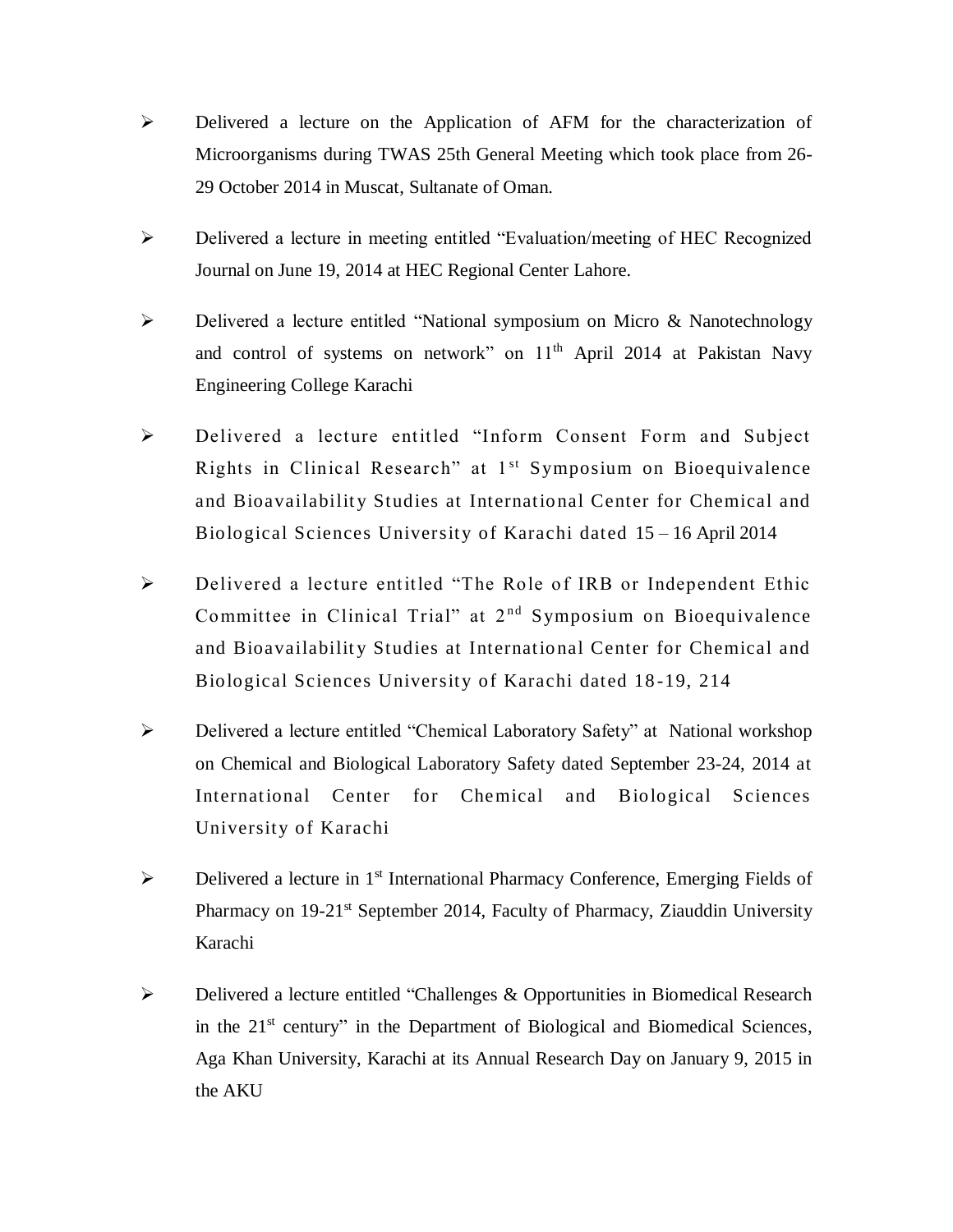- $\triangleright$  Delivered a lecture in Biosafety Training Workshop November 13<sup>th</sup> 2015, Arts Auditorium University of Karachi, and Organized by National Academy of Young Scientists.
- Delivered a lecture in One Day Seminar on Young Researchers' Skills Development October 21, 2015 Organized by National Academy of Young Scientists (NAYS® ), Pakistan & SZABIST, Karachi at Auditorium of Shaheed Zulfikar Ali Bhutto Institute of Science and Technology (SZABIST), Karachi
- Delivered a lecture entitled "Principles of Ethical Research" at 3rd National Symposium on Bioanalytical and Bioequivalence Studies International Center for Chemical and Biological Sciences University of Karachi dated 18-19 August 2015
	- $\triangleright$  Delivered a lecture on the role of macrocycles at National Center of Excellence for Physical Chemistry University of Peshawar on 23rd November 2015 at NCEP Auditorium.
- Workshop for Journal Editors on Publication Ethics" in Marriott Hotel, Islamabad, Pakistan on Feb 4<sup>th</sup>, 2015

## **Technical training:**

- Operational Expertise in Scanning Tunneling Microscopy.
- Operational expertise in Atomic Force Microscopy both in liquid and air.
- Operational expertise in 1D and 2D NMR spectrometry, the training was obtained at Max-Planck Research Institute for Polymer Mainz Germany.
- Operational skills of HPLC and other sophisticated chromatographic techniques.
- $\triangleright$  Operational and technical skills of Glove Box
- Expertise in Sclenck and vacuum techniques for oxygen sensitive reactions.